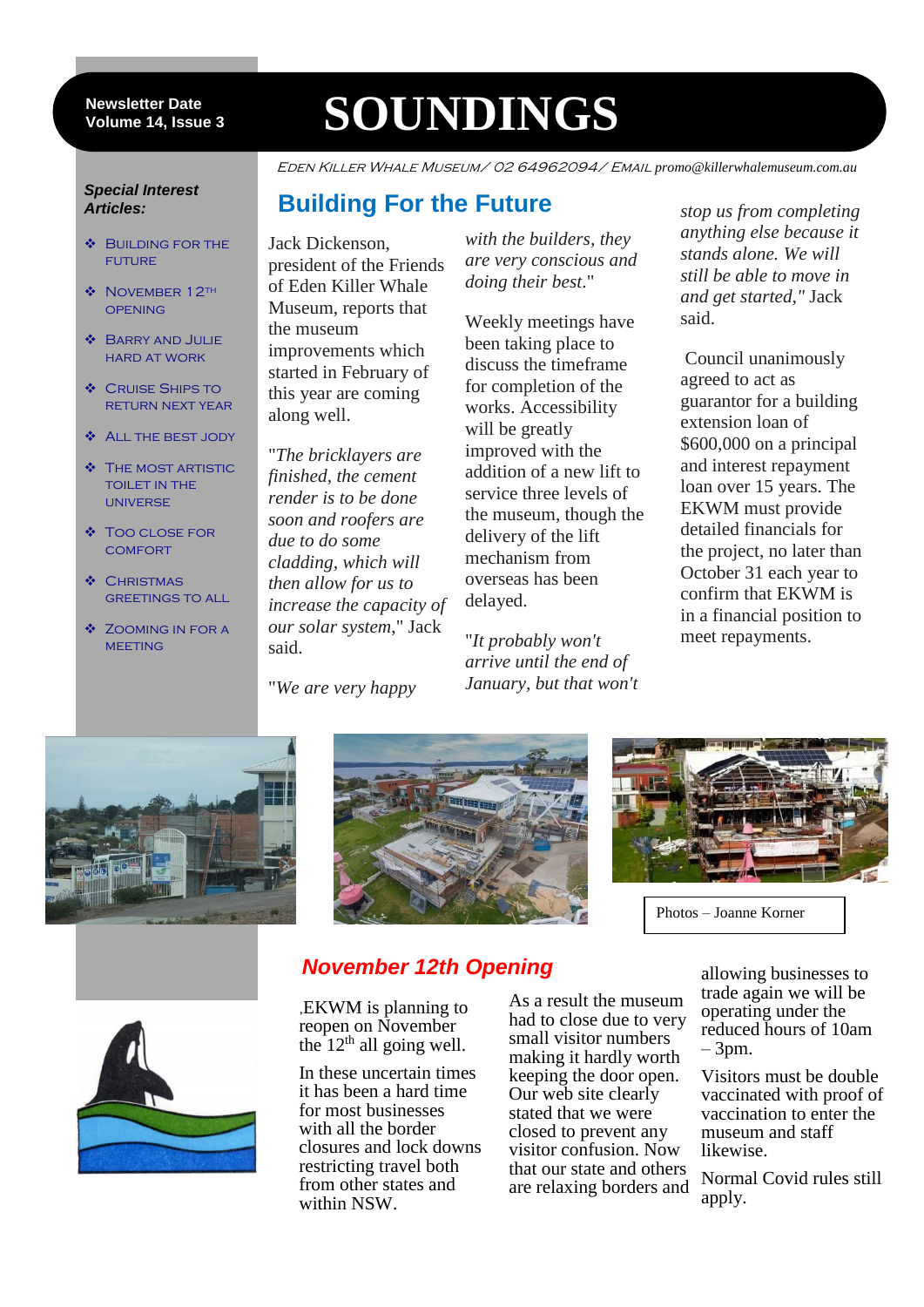# *Barry and Julie hard at work in the EKWM office*

While our doors have been closed Julie Williams, our office guru, with the help of volunteer Barry Smith have been toiling away keeping our ship afloat.

Julie has taken on a huge role in our everbusy office as well as running the Museum shop which has been an online presence while



the Covid restrictions have kept our doors closed.

With Barry's help and support Julie has been putting everything in order and both have gone far beyond and above their normal duties.

Our thanks to them both for all the effort they have put in over the last few months. A job well done and we appreciate all you are both doing.

# *Cruise Ships to Return next year*

double vaccinated and have passed a covid test before embarking.

Most of the cruise ships now have facilities to deal with Covid

outbreaks on board – a big change from how they operated in the

I am sure all will welcome the influx of visitors to our area

past.

again.

For all who love cruising on the high seas it seems that we may again see cruise ships in Eden.

It is expected in early March the Silver Muse and Norwegian Spirit will be berthing at our cruise ship wharf but with reduced passenger numbers due to covid regulations.

All passengers must be

## **All the Best Jody**

All at EKWM were saddened to hear that our Collections Manager Jody White has decided to leave us. Jody has been a much appreciated, hard museum staff for 16 years doing extensive

working member of the protected family heirlooms research and making contact with consultants for future refurbishments of exhibitions and ensuring our collection was always well cared for and maintained. Through the museum she also during the bushfires for Eden locals.





We wish Jody well in her future endeavors.

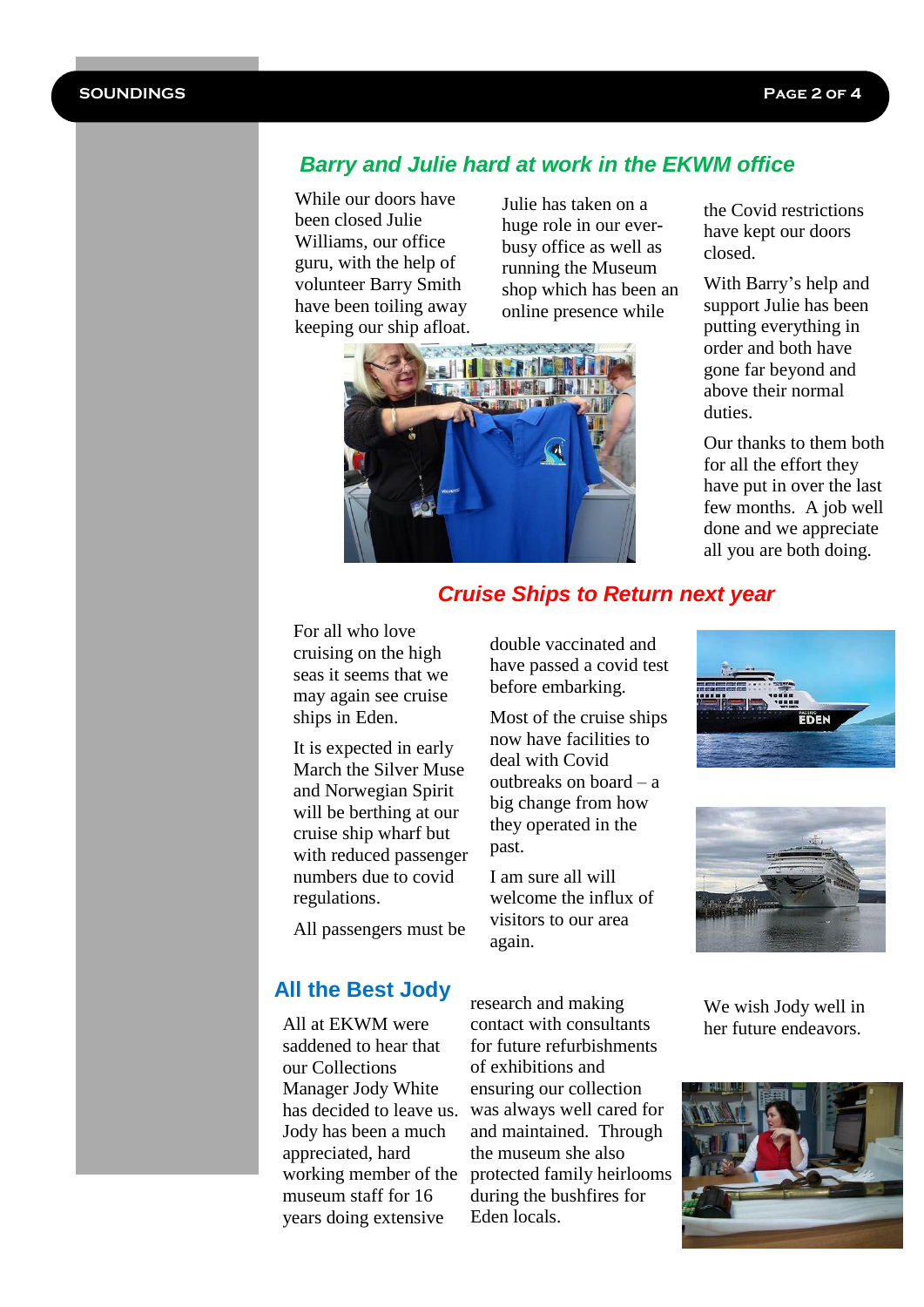### **SOUNDINGS Page 3 of 4**

# *The Most Artistic Toilet in the Universe*

As we get a little older toilets become an important focus of our life. So much so that there now is an APP that maps all the toilets in our wide brown land. *A very subtle toilet joke!* In our travels I love documenting toilet art – it's almost an obsession, so you can imagine my delight when we returned from one of our trips to find that local artist Ralph ?

had decorated the toilet block adjacent to his spectacular mural of the whale hunt in Twofold Bay. When I have to 'spend a penny' this is my favorite destination!

Check out more of his work at EKWM in the ? Gallery.







## *A bit Too Close For Comfort*

Many local fishermen report close encounters with our migrating whales but this one was a bit too close! Nick Myhill, from Narooma aged 18, received severe head and neck injuries when a breaching whale fell onto the family boat off the south coast of New South Wales (NSW). Marine Rescue NSW received a mayday call, following the incident off the coast off Narooma. Nick's stepfather, the boat skipper, notified his "passenger had sustained a serious head injury." He told rescuers he was trying to

navigate back to the boat ramp despite the vessel taking on water. Paramedics met the vessel and treated both men before transferring them to the hospital, Nick was later airlifted to Canberra, where he remained in a critical but stable condition. His step-father, was treated in a local hospital for facial lacerations and concussion. Nick regularly went on fishing trips with his stepfather. The pair, were on an early morning fishing trip, "doing what they love", according to Carmen Bartley, a friend of the family.

The family said they had no warning, and no time to react. Matt was able to quickly get them back to shore, using the VHF (very high frequency marine radio) to make a mayday call on the way, to organize an ambulance to meet them on arrival at the boat ramp. Matt's actions no doubt saved Nick's life. Laws make it illegal for anyone approaching a whale in a vessel to get closer than 100 meters (328 feet) but whales seem unaware of these laws. Authorities thought this whale may have been injured and misjudged the distance to the boat.